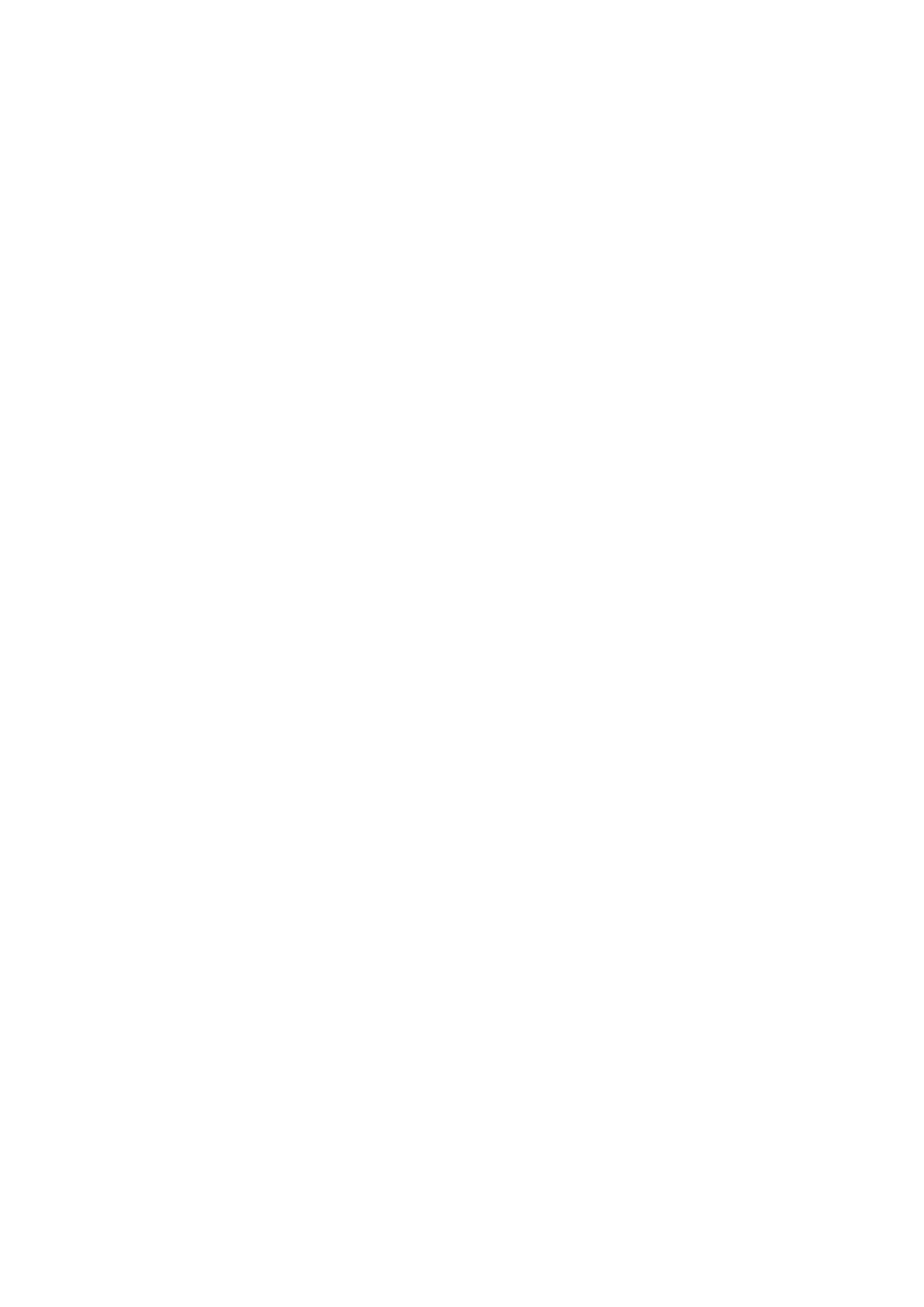# **18. Troubling water: modes of socialization of a natural resource**

Olivier Ejderyan & Olivier Graefe

*Swiss Geography Association (ASG)*

- 17.1 Hemund C., Weingartner R., Jorde K.: Integrated Assessment of the Small Hydropower Potential in Switzerland
- 18.2 Homewood C.: MontanAqua: an assessment of the socio-economic and institutional setting
- 18.3 Meyer U.: Water and women in rural Amhara: A <naturalized> connection reflecting a restricting political agenda in Ethiopia
- 18.4 Schneider F., Rist S., Weingartner R., Herweg K., Liniger HP., Schädler B., Kauzlaric M., Rey E., Graefe O., Hoelzle M., Homewood C., Reynard E., Bonriposi M.: Water Scarcity in Inner-Alpine Regions Options for sustainable water use in the Crans-Montana-Sierre region (Valais)
- 18.5 Schweizer R.: Les bisses et leurs modes d'organisation au XXIe siècle, un modèle de gestion durable ?

Symposium 18: Troubling water

Symposium 18: Troubling water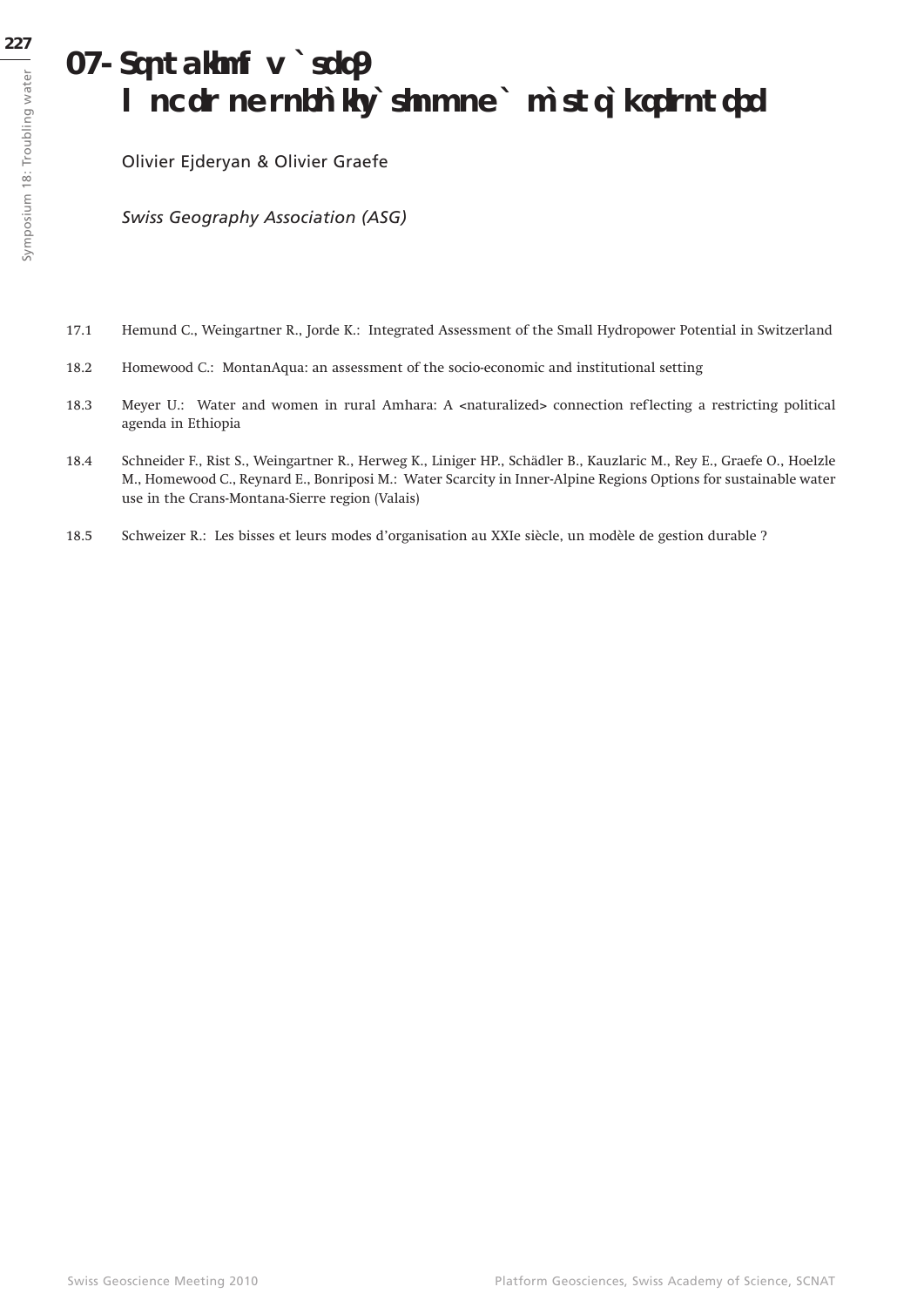### **Integrated Assessment of the Small Hydropower Potential in Switzerland**

Hemund Carol <sup>1</sup>,<sup>2</sup>, Weingartner Rolf <sup>1</sup>,<sup>2</sup> & Jorde Klaus <sup>3</sup>

*1 Institute of Geography, University of Bern, Hallerstrasse 12, CH-3012 Bern (hemund@giub.unibe.ch)*

*2 Oeschger Centre for Climate Change Research, University of Bern, Zähringerstrasse 25, CH-3012 Bern*

*3 SFOE - Research program "Waterpower", Entec AG, St. Leonhardstrasse 59, CH-9000 St. Gallen*

Consequences arising out of Climate Change and increasing energy demand urge nations to adapt their energy policies. Special emphasize is put on renewable energy production. Increased efforts are made not only in the European Union (EU 2000) but also in particular states such as Switzerland (Swiss Confederation 2007).

Until today Switzerland's largest part of energy production has been provided by hydropower. Thus, about 90% of all the rivers are already being used for electricity production. At first glance promoting the expansion of renewable energies such as hydropower seems to be inappropriate. However, recent studies reveal the possibility of an increase, taking into account the feasible Small Hydropower SHP potential and improvements in efficiency (SFOE 2000).

In order to accomplish the targets set in SFOE (2008), incentives have been introduced in 2009 to facilitate renewable energy projects (KEV). Subsequently, responsible authorities are being overcharged with numerous proposals including Small Hydropower plants. The conflicting demands of protection and utilisation flare up anew and interfere with approved solutions. Authorities clearly lack an adequate tool supporting that decision making process.

The aim of our study is to provide such a method allowing a holistic assessment of the SHP potential in a region. Accordingly, we suggest a method considering sustainability and water management from a large-scale perspective. Results will contribute to the joint research project "Investigation of the Small Hydropower Potential in Switzerland" on behalf of the Federal Office of Energy SFOE.

To cover the complexity of a river system and all the conflicting demands at its best, the authors suggest a multi-level approach. In the area of interest the streams and their adjacent area are assessed with the highest possible objectivity by means of criteria raster. That resulting value indicates the current state; it is then balanced against the hydro-electrical potential to reveal areas with priority protection. Finally, maps showing different distribution patterns for SHP implementation will be provided. These scenarios will be based on selectable intensities of use, depending on the scheduled extension of SHP production in the region considered.

In a first attempt the proposed methodology has been applied to the hydroelectrically interesting river basin Lütschine in the Bernese Alps. However, the preliminary results show that adjustments are required. Hence, additional applications to further test areas are performed. Furthermore, key factors need to be extracted to condensate and simplify the overall method. To provide a practicable and widely accepted tool, the complexity of the assessment tool has to be reduced.

Finally results are intended to be a basic display for site-related studies such as environmental impact assessments of SHP projects.

#### REFERENCES

EU 2000: Richtlinie 2000/60/EG des europäischen Parlaments und des Rates zur Schaffung eines Ordnungsrahmens für Maßnahmen der Gemeinschaft im Bereich der Wasserpolitik. Amtsblatt der europäischen Gemeinschaften L327, L 327/1-72, 2000, European Parliament & Council of the European Union.

SFOE 2008: Strategie Wasserkraftnutzung Schweiz. Herausgegeben von Bundesamt für Energie BFE. Swiss Federal Office of Energy, Bern.

SFOE 2009: Das Potential der Kleinwasserkraft klären. In: energeia - Newsletter of Swiss Federal Office of Energy SFOE, H. 5, S. 12–13.

Swiss Confederation 2007: Die Energieperspektiven 2035 - Band 1. Synthese. Ed. Federal Department of the Environment, Transport, Energy and Communication DETEC & Swiss Federal Office of Energy SFOE, Bern.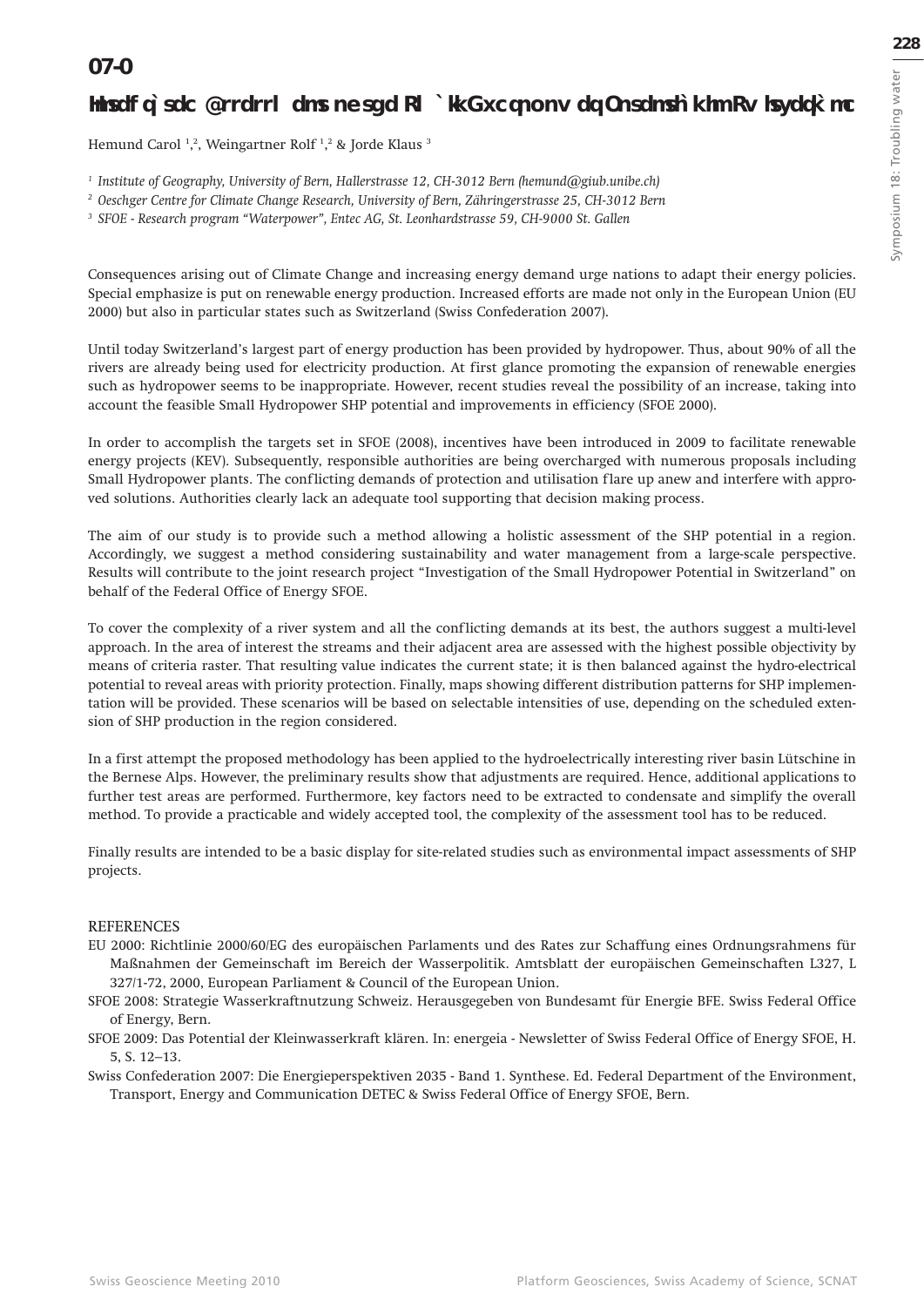## **MontanAqua: an assessment of the socio-economic and institutional setting**

#### Homewood Christine1

**18.2**

*1 Department of Geosciences, University of Fribourg, Chemin du Musée 4, CH-1700 Fribourg (christine.homewood@unifr.ch)*

Part of the project "*Approaching water stress in the Alps – Water management options in the Crans-Montana-Sierre region, Valais (Montanaqua)*" from the Swiss National Research Programme «Sustainable Water Management» (NRP 61), my work aims at assessing the socio-economic and institutional setting in the region.

The main objective of this transdisciplinary project is to develop strategies moving towards a more sustainable water resources management in the Crans-Montana-Sierre region (Valais), together with actors involved. The spatial perimeter is not limited to the Crans-Montana tourist resort (communes of Icogne, Lens, Chermignon, Montana, Randogne and Mollens), but is extended to the whole valley side, including high mountain areas as well as urban (Sierre) and periurban municipalities (Miège, Venthône and Veyras) situated close to the Rhone River valley. The study region is situated in the driest part of Switzerland and has been subject to dynamic economic, tourism and urban development during the last decades. The proposed research on more sustainable water management options will evaluate co-ordination and adaptation of water demand to water availability under changing biophysical and socioeconomic conditions.

Based on the framework of Bourdieu's theory of practice, the research focus will be on the analysis of the relationships between socio-economic change and the waterscape of the Crans-Montana-Sierre region in order to understand to what extent and how water supply is negotiated. The hypothesis is that the shape of the water distribution system, in its orientations and fragmentations, is a result of supply-oriented management, which is in the process of being transformed towards demand-driven management.

#### REFERENCES

Bourdieu, P. (1980) : Le sens pratique. Ed. de Minuit, Paris.

- Mollinga, P. (2008): Water, Politics and Development : Framing a Political Sociology of Water Resources Management. Water Alternatives 1(1) : 7-23.
- Reynard, E. (2000): Gestion patrimoniale et intégrée des ressources en eau dans les stations touristiques de montagne. Le cas de Crans-Montana-Aminona et Nendaz (Valais). Thèse de doctorat. Université de Lausanne, Lausanne, Institut de Géographie, Travaux et Recherches n° 17,2 vol.

Symposium 18: Troubling water

Symposium 18: Troubling water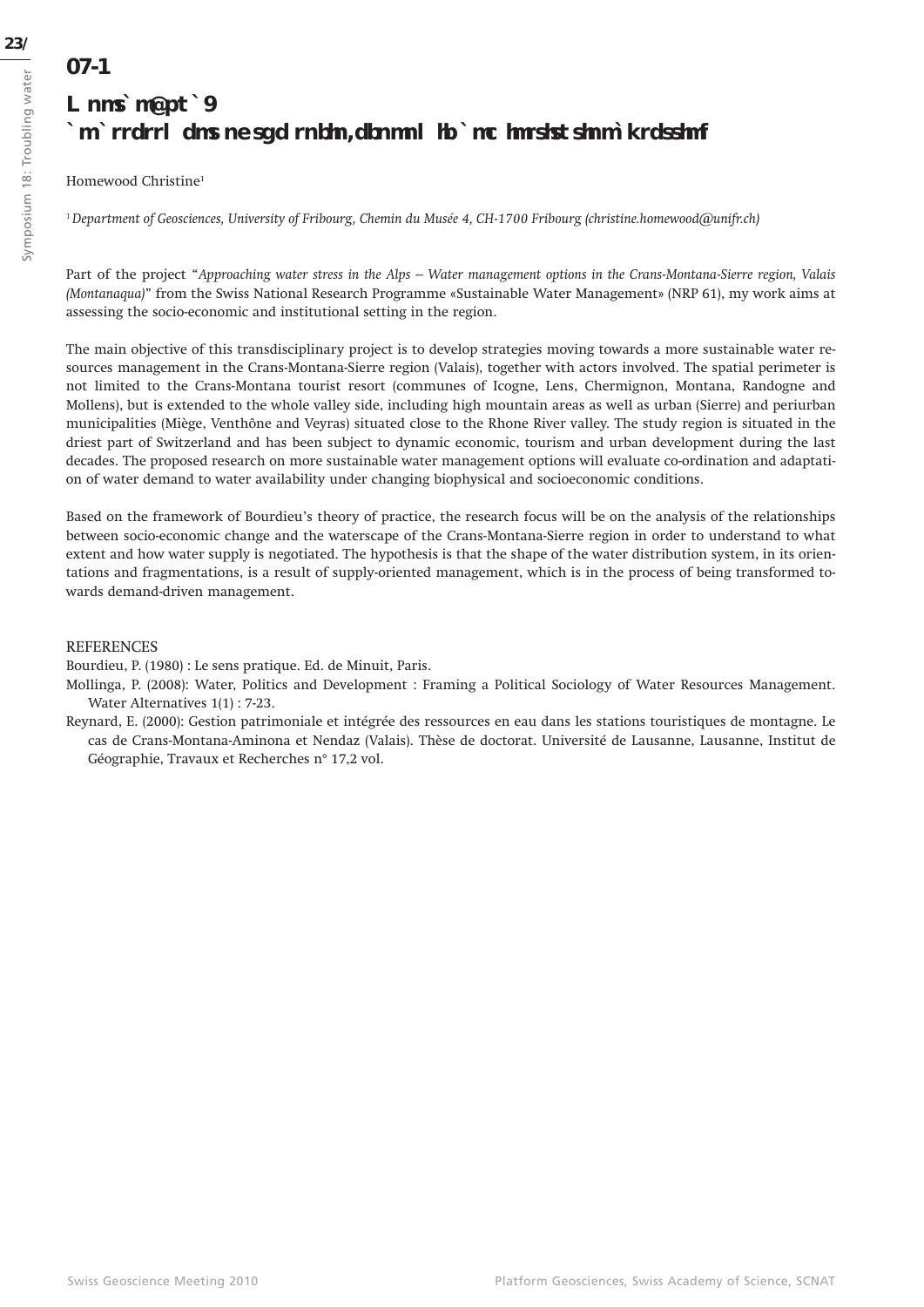### **18.3**

### Water and women in rural Amhara: A 'naturalized' connection reflecting **a restricting political agenda in Ethiopia**

#### Meyer Ursula

*Institut de Géographie, Chemin du Musée 4, Université de Fribourg (ursula.meyer@unifr.ch, ursula.meyer@unil.ch)* 

The connection between water and women in the rural context of a country of the Global South commonly seems to be the concern of development project experts treating the subject mostly from a local actor's perspective. By doing so, political, historical and societal frame conditions are often not sufficiently considered in understanding why women are so 'naturally' connected to water and fail to improve their status in society beyond their usual function as domestic water managers. The presented MA thesis suggests an alternative approach to understanding women's social role in rural Ethiopian society as part of a broader power setting.

By applying Pierre Bourdieu's three concepts of *Habitus, Field* and *Symbolic Violence* to water supply in a rural district in Amhara, improved access to drinking water for the rural population can no longer be assessed purely positively. Rather this theoretical approach reveals hidden power mechanisms functioning in different societal relations that speak for a clearly repressive political regime. Such power relations are especially efficient because of their incorporation into social practices of both, the powerful and the powerless.

Deriving from the results of field research conducted in rural Amhara, the author of the MA thesis argues that by granting easier access to safe drinking water, women's daily work load might be reduced, hence, water access improvements appear as positive. But, as the 'naturalized' connection between water and women is not questioned in a broader political sense, improvements in water access hide the curtailing effect such technical interventions have on women's room for manoeuvre and self-determination in an overall repressive political situation. Rather, they serve an authoritarian government to distract the population's and the international community's attention from the fact that improved access to safe drinking water only provides basic need and welfare, but further, more profound personal and political rights and freedoms are deliberately withheld and denied.

#### **REFERENCES**

Biseswar, I. 2008: A new discourse on 'gender' in Ethiopia, Research article, African Identities, 6/ 4, 405 - 429

- Dörf ler, Th., Graefe, O. & Müller-Mahn, D. 2003: Habitus und Feld, Anregungen für eine Neuorientierung der geographischen Entwicklungsforschung auf der Grundlage von Bourdieus "Theorie der Praxis", Geographica Helvetica, 58/ 1, 11- 23
- Lefort, R. 2007: Powers mengist and peasants in rural Ethiopia: the May 2005 elections, Journal of Modern African Studies, 45/ 2, 253 - 273
- O'Reilly, K. 2006: "Traditional" women, "modern" water: Linking gender and commodification in Rajasthan, India, Geoforum, 37, 958-972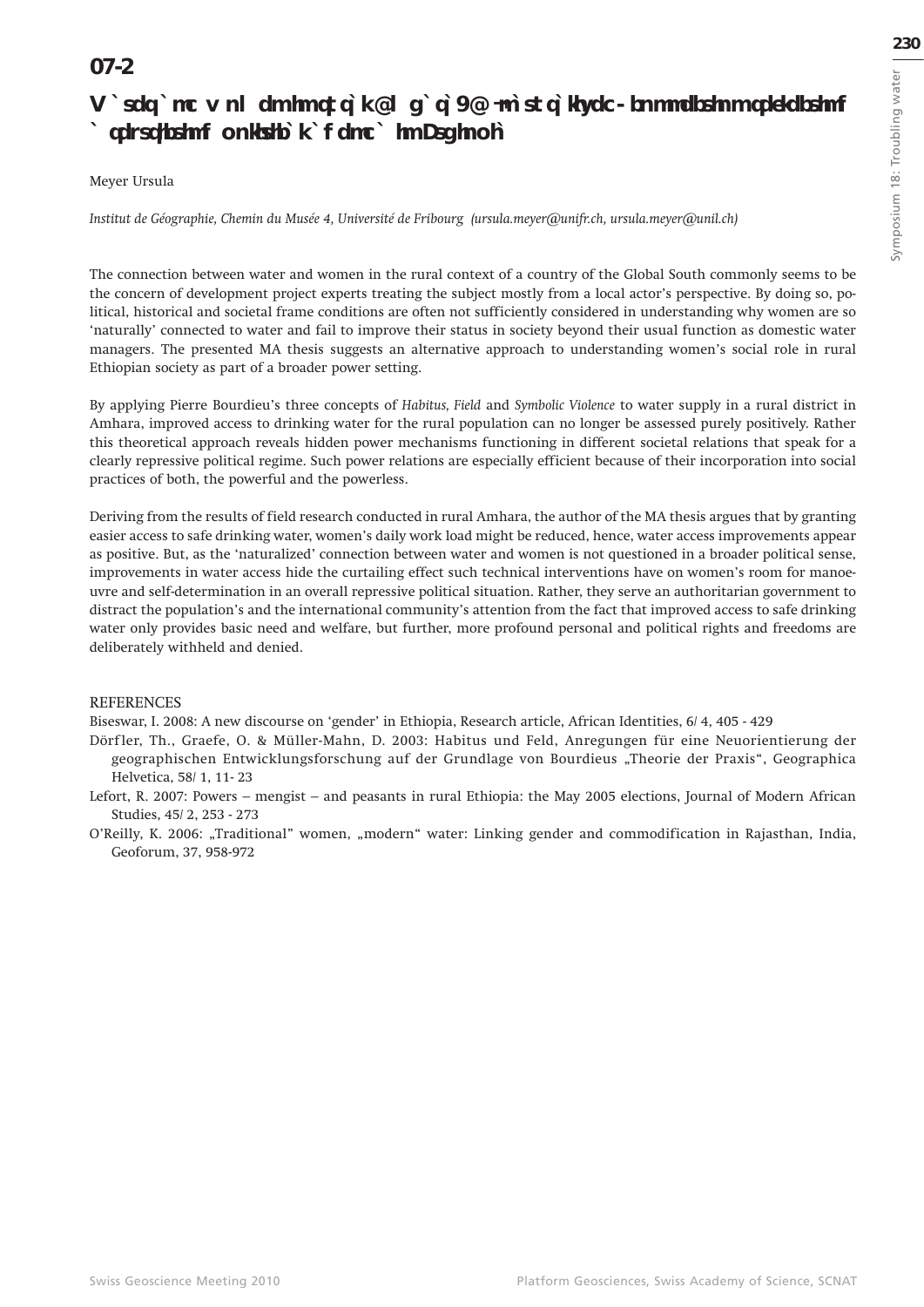### **18.4**

### **Water Scarcity in Inner-Alpine Regions Options for sustainable water use in the Crans-Montana-Sierre region (Valais)**

Schneider Flurina, Rist Stephan, Weingartner Rolf, Herweg Karl, Liniger Hanspeter, Schädler Bruno, Kauzlaric Martina, Rey Emmanuel<sup>1</sup>, Graefe Olivier, Hoelzle Martin, Homewood Christine<sup>2</sup>, Reynard Emmanuel, Bonriposi Mariano<sup>3</sup>

*1 Institute of Geography, University of Bern, Gruppe für Hydrologie and Centre for Development and Environment–CDE*

*2 Geography Unit, University of Fribourg*

*3 Institute of Geography, University of Lausanne*

Climate change as well as societal and economic development will in future significantly modify the supply and consumption of water, and consequently fuel existing or create new conflicts of interest. Dry valleys in the Alps will be particularly affected, as one has to assume that in these regions general water offer will become even scarcer and seasonal distribution might be changing significantly. At present, the use and distribution of water is generally organized at the communal level and follows historically evolving norms and regulations.

Water management is the expression of a historically evolving interaction between biophysical and social factors. The regulation of these socio-ecological dynamics is the core of water management, which determines where water is tapped and stored as a public good, and how it is distributed to the different water users according to socially negotiated rules. Until now, one could usually assume that water supply is more or less constant-taking into account natural annual and seasonal fluctuations. As a result, water management focused on distributing available water; it did this according to water demand. One therefore took it for granted that water yield was not a limiting factor. But as this might change – at least seasonally – due to climate change, water management needs to be fundamentally revisited: what changes in the availability of water resources should we expect and how can actors who decide on the distribution and use of water react constructively to these changes? These are the central questions addressed by "MontanAqua", a research project briefly presented here.

The transdisciplinary research project "MontanAqua" investigates water related problems and issues of the study area, the Crans-Montana-Sierre region in the Valais, integrating biophysical and socioeconomic dimensions. It is divided into three work packages (doctoral theses) and one synthesis package (post-doc). Available water resources will be measured and modelled in and for the different altitudinal zones, from the Plaine-Morte glacier down to the Rhone valley (WP1). The study of water use will focus on drinking water, energy production, agri- and viticulture, as well as tourism (WP2). Decision-making related to water use will be studied through the socioeconomic structure, incorporating various levels from the municipality to the canton (WP3).

The synthesis package (SP) aims at investigating the links existing between the issues addressed by the three work packages, using the multifunctional landscape as an integrative bridging concept. This concept implies studying the different and simultaneous functions of specific parts of a landscape (e.g. vineyards and alpine pastureland), as well as analyzing the interactions between, and priorities of these functions. On the basis of such an analysis, it is possible to deduce existing, competing, and contradictory claims to the landscape made by the different parts of the population. By showing how the multifunctionality of landscapes is modified under different climate change scenarios and socio-economic development options, it will be possible to highlight future actor-specific claims to landscapes and make them accessible for discussion and planning.



The aim of these coordinated interdisciplinary studies is to develop options for optimal and at the same time balanced distribution and management of water resources. Local actors will be involved in a dialogue about what might constitute optimal and balanced management, while considering biophysical and socioeconomic factors likely to change. The project thus creates a space for transdisciplinary communication aiming at the co-production of knowledge between researchers and representatives of policy makers, administration and civil society.

PICTURE 1: The study area: Crans – Montana – Sierre (Photo: Bruno Schädler)

**342**